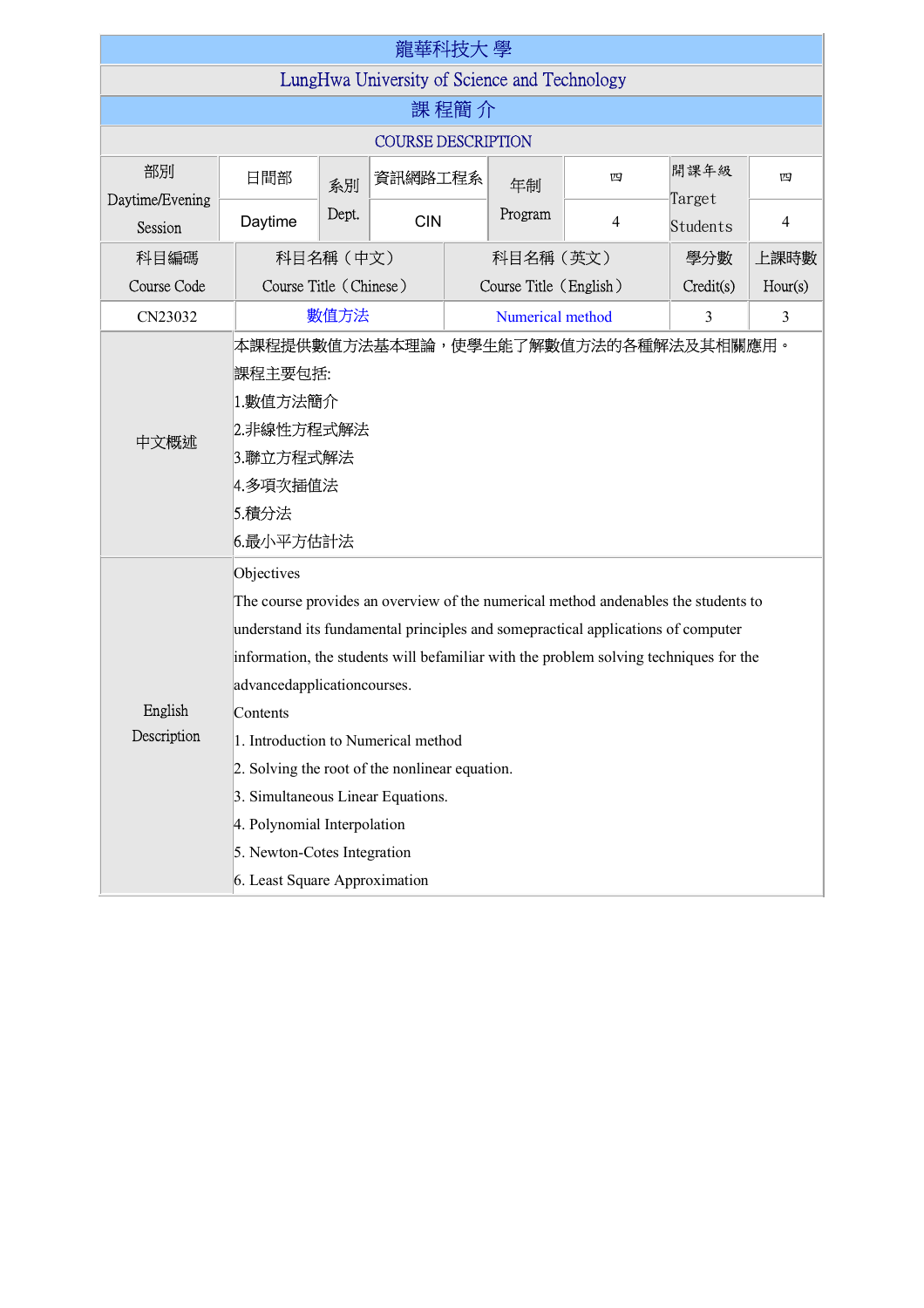| 3.能具備資訊從業人員之專業態度(態度)(5.1%)<br>4.能瞭解數值方法應用之發展情形(其他) |                                                 |            |      |  |  |  |  |
|----------------------------------------------------|-------------------------------------------------|------------|------|--|--|--|--|
| 教授物件導向程式語言                                         |                                                 |            |      |  |  |  |  |
| 教材大網:                                              |                                                 |            |      |  |  |  |  |
| 單元主題                                               | 內容網要                                            | 教學參<br>考節數 | 備註   |  |  |  |  |
| 數值方法概論                                             | 數值方法簡介及誤差<br>(K)(A)                             | 6          |      |  |  |  |  |
| 非線性方程式                                             | 非線性方程式解法<br>(K)                                 | 6          |      |  |  |  |  |
| 非線性方程式解法                                           | 非線性方程式解法程式應用(S)                                 | 3          |      |  |  |  |  |
| 線性聯立方程式                                            | 高斯消去法(K)                                        | 6          |      |  |  |  |  |
| 線性聯立方程式解法                                          | 矩陣程式設計(S)                                       | 3          |      |  |  |  |  |
| 內插法                                                | 牛頓內插法(K)                                        | 6          |      |  |  |  |  |
| 多項式內插法                                             | 多項式內插法程式(S)                                     | 3          |      |  |  |  |  |
| 數位積分及微分                                            | 數位積分及微分(K)                                      | 9          |      |  |  |  |  |
| 最小平方估計法                                            | 最小平方估計法(K)                                      | 3          |      |  |  |  |  |
| 最小平方估計法程式                                          | 最小平方估計法程式應用(S)                                  | 3          |      |  |  |  |  |
| 期末考                                                | 筆試及上機考試 (K)                                     | 3          |      |  |  |  |  |
|                                                    | ※教學目標 (歸納為四項): 分別為知識 (Knowledge)、技能 (Skills)、態度 |            |      |  |  |  |  |
| (Attitudes)、其他各一項                                  |                                                 |            |      |  |  |  |  |
| ※單元主題:為各項知能之彙整                                     |                                                 |            |      |  |  |  |  |
| ※內容網要:為各項知能即一般知識、職業知識、態度;專業技術安全知識;專                |                                                 |            |      |  |  |  |  |
| 業基礎知識加上補充之知能 (表 A8 中未列, 但為達知識或技能的完                 |                                                 |            |      |  |  |  |  |
|                                                    | 整性且課程中需教授之能力),撰寫方式係以不含動詞的知能內容方                  |            |      |  |  |  |  |
| 式呈現                                                |                                                 |            |      |  |  |  |  |
| ※三者之關係:教學目標>單元主題>內容網要<br>※本課程將培養學生下列能力:            |                                                 |            |      |  |  |  |  |
| 1. 養成計畫管理、有效溝通與團隊合作之能力                             |                                                 |            |      |  |  |  |  |
| 2. 確認、分析和解決問題的能力                                   |                                                 |            |      |  |  |  |  |
| 3. 熟用專業技能所需之知識、技術、技能及工具的能力                         |                                                 |            |      |  |  |  |  |
| 4. 確實執行標準作業程序,並執行、分析、解釋與應用實驗於改善實務技術的能              |                                                 |            |      |  |  |  |  |
| 力                                                  |                                                 |            |      |  |  |  |  |
|                                                    |                                                 |            |      |  |  |  |  |
|                                                    | 檢核項目                                            |            | 是否符合 |  |  |  |  |